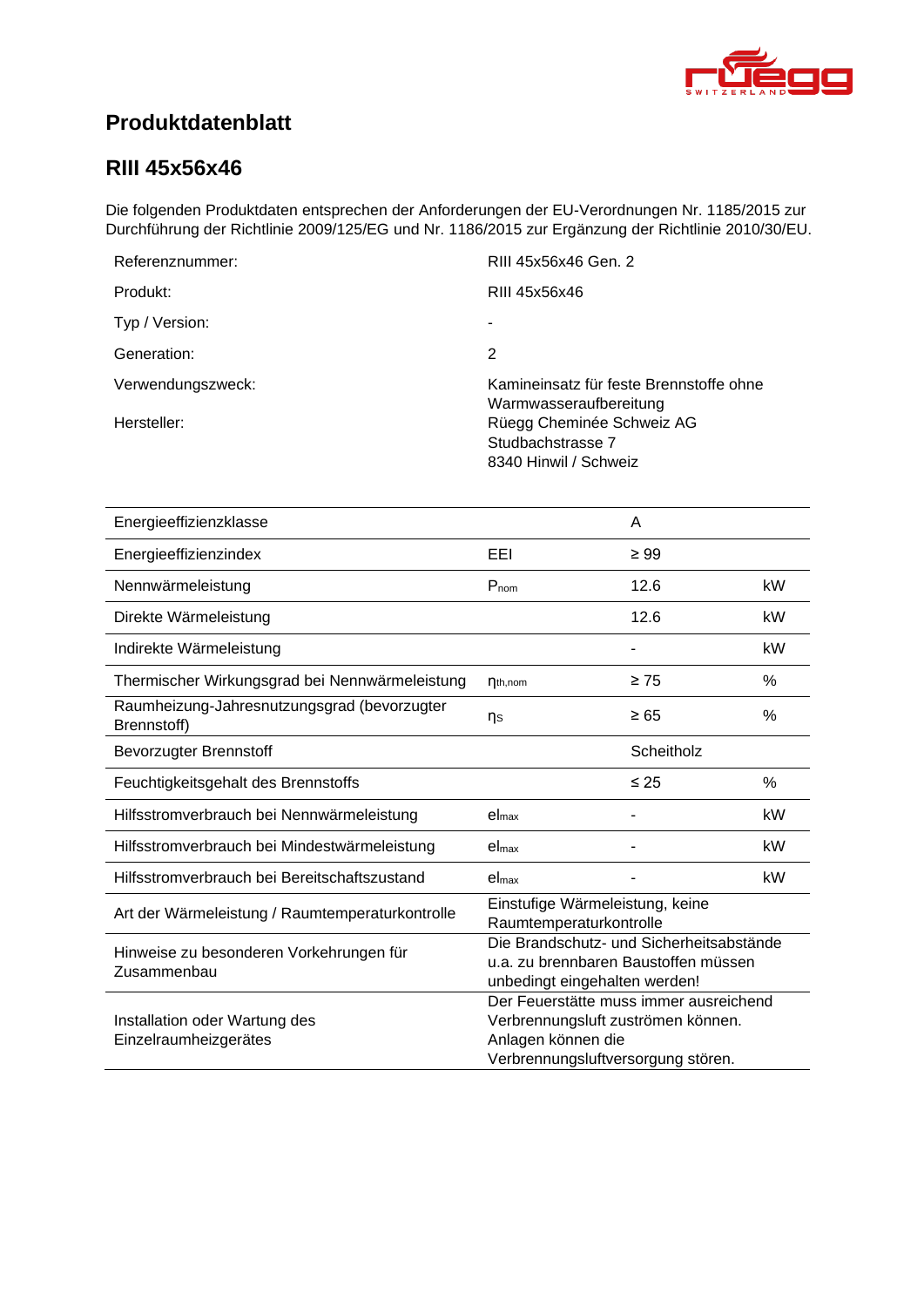

# **Product data sheet**

## **RIII [45x56x46](#page-0-0)**

The following product data comply with the requirements of EU Regulations No. 1185/2015 implementing Directive 2009/125/EC and No. 1186/2015 supplementing Directive 2010/30/EU.

| Identification code: | RIII 45x56x46 Gen. 2                                      |
|----------------------|-----------------------------------------------------------|
| Product:             | RIII 45x56x46                                             |
| Type / Version:      | ٠                                                         |
| Generation:          | 2                                                         |
| Intended use:        | Insert appliance or open fire without hot water<br>supply |
| Manufacturer:        | Rüegg Cheminée Schweiz AG                                 |
|                      | Studbachstrasse 7                                         |
|                      | 8340 Hinwil / Switzerland                                 |

| Energy efficiency class                                  |                                                                                                                                           | A           |      |
|----------------------------------------------------------|-------------------------------------------------------------------------------------------------------------------------------------------|-------------|------|
| Energy efficiency index                                  | EEL                                                                                                                                       | $\geq 99$   |      |
| Nominal heat output                                      | $P_{nom}$                                                                                                                                 | 12.6        | kW   |
| Direct heat power                                        |                                                                                                                                           | 12.6        | kW   |
| Indirect heat power                                      |                                                                                                                                           |             | kW   |
| Thermal efficiency at nominal heat output                | $\eta_{th,nom}$                                                                                                                           | $\geq 75$   | %    |
| Space heating annual utilization rate (preferred fuel)   | ns                                                                                                                                        | $\geq 65$   | $\%$ |
| Preferred fuel                                           |                                                                                                                                           | Wooden logs |      |
| Fuel moisture content                                    |                                                                                                                                           | $\leq 25$   | $\%$ |
| Auxiliary power consumption at nominal heat output       | el <sub>max</sub>                                                                                                                         |             | kW   |
| Auxiliary power consumption at minimum heat<br>output    | $el_{max}$                                                                                                                                |             | kW   |
| Auxiliary power consumption in standby mode              | el <sub>max</sub>                                                                                                                         |             | kW   |
| Type of heat output / room temperature control           | Single stage heat output, no room<br>temperature control                                                                                  |             |      |
| Notes on special precautions for assembly                | The fire protection and safety distances to<br>combustible building materials, among<br>others, must be observed without fail!            |             |      |
| Installation or maintenance of the single room<br>heater | Sufficient combustion air must always be<br>able to flow to the fireplace. Installations can<br>interfere with the combustion air supply. |             |      |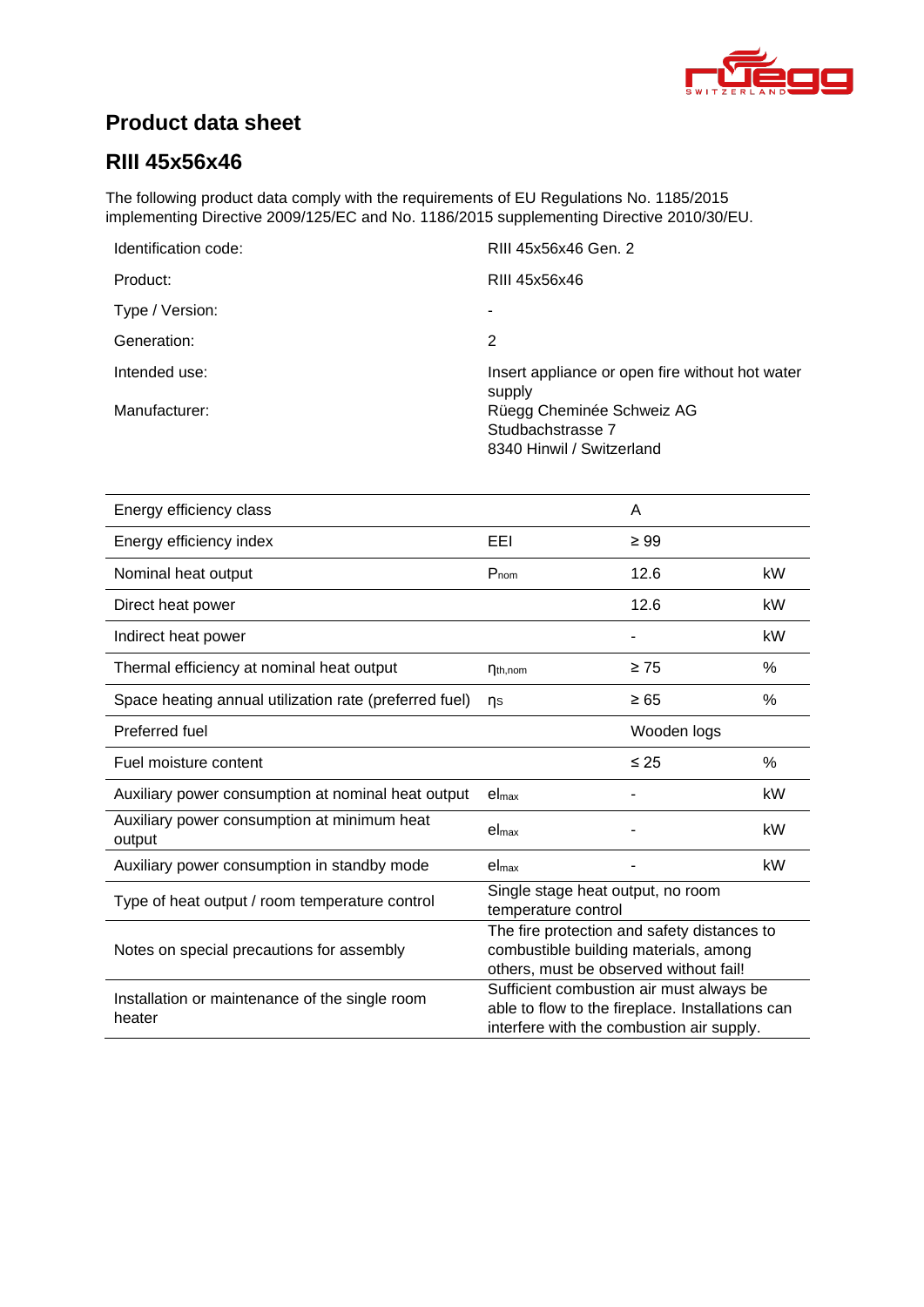

# **Fiche de produit**

### **RIII [45x56x46](#page-0-0)**

Les données suivantes sur les produits sont conformes aux exigences des règlements européens n° 1185/2015 portant application de la directive 2009/125/CE et n° 1186/2015 complétant la directive 2010/30/UE.

| Numéro de référence: | RIII 45x56x46 Gen. 2                                                                  |
|----------------------|---------------------------------------------------------------------------------------|
| Produit:             | RIII 45x56x46                                                                         |
| Typ / Version:       | ۰                                                                                     |
| Génération:          | 2                                                                                     |
| Usage:               | Foyer ouvert et inserts à alimentation manuelle<br>pour combustibles minéraux solides |
| Fabricant:           | Rüegg Cheminée Schweiz AG<br>Studbachstrasse 7<br>8340 Hinwil / Suisse                |

| Classe d'efficacité énergétique                                            |                                                                                                                                                                                        | A         |      |
|----------------------------------------------------------------------------|----------------------------------------------------------------------------------------------------------------------------------------------------------------------------------------|-----------|------|
| Indice d'efficacité énergétique                                            | EEL                                                                                                                                                                                    | $\geq 99$ |      |
| Puissance nominale                                                         | $P_{nom}$                                                                                                                                                                              | 12.6      | kW   |
| Puissance thermique directe                                                |                                                                                                                                                                                        | 12.6      | kW   |
| Puissance thermique indirecte                                              |                                                                                                                                                                                        |           | kW   |
| Rendement thermique à la puissance thermique<br>nominale                   | $\eta_{th,nom}$                                                                                                                                                                        | $\geq 75$ | $\%$ |
| Rendement annuel du chauffage des locaux<br>(combustible préféré)          | ηs                                                                                                                                                                                     | $\geq 65$ | %    |
| Combustible préféré                                                        | Bûches de bois                                                                                                                                                                         |           |      |
| Taux d'humidité du combustible                                             |                                                                                                                                                                                        | $\leq 25$ | $\%$ |
| Consommation de courant auxiliaire à la puissance<br>thermique nominale    | el <sub>max</sub>                                                                                                                                                                      |           | kW   |
| Consommation de courant auxiliaire à la puissance<br>thermique minimale    | el <sub>max</sub>                                                                                                                                                                      |           | kW   |
| Consommation de courant auxiliaire en état de<br>veille                    | el <sub>max</sub>                                                                                                                                                                      |           | kW   |
| Type de puissance thermique / contrôle de la<br>température ambiante       | Puissance thermique à un niveau, pas de<br>contrôle de la température ambiante                                                                                                         |           |      |
| Remarques sur les précautions particulières à<br>prendre pour l'assemblage | Les distances de sécurité et de protection<br>contre les incendies, entre autres par rapport<br>aux matériaux de construction inflammables,<br>doivent impérativement être respectées! |           |      |
| Installation ou entretien de l'appareil de chauffage<br>individuel         | Le foyer doit toujours pouvoir bénéficier d'un<br>flux d'air de combustion suffisant. Les<br>installations peuvent perturber l'alimentation<br>en air de combustion.                   |           |      |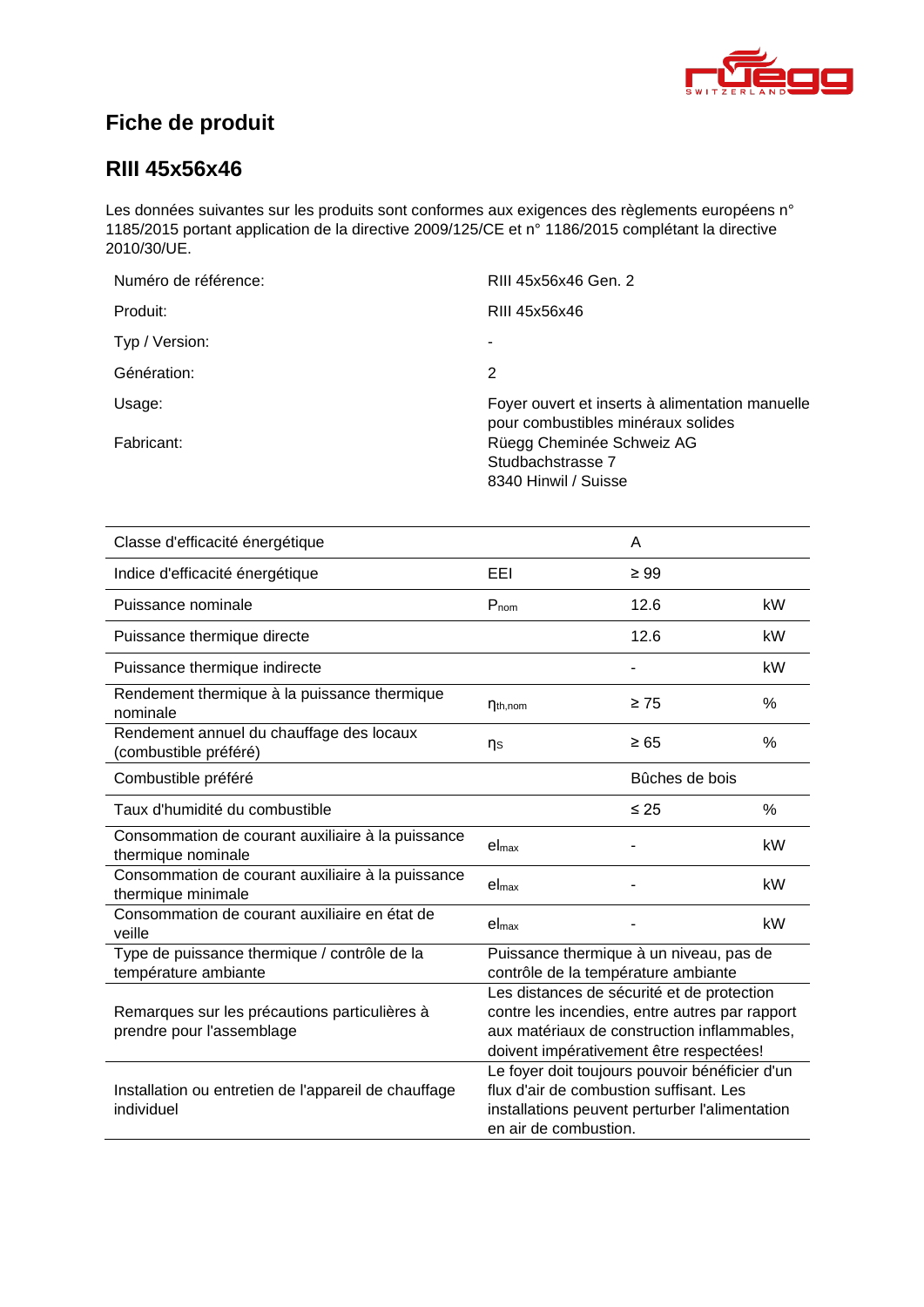

# **Productgegevensblad**

## **RIII [45x56x46](#page-0-0)**

De volgende productgegevens voldoen aan de eisen van EU-verordeningen nr. 1185/2015 tot uitvoering van Richtlijn 2009/125/EG en nr. 1186/2015 tot aanvulling van Richtlijn 2010/30/EU.

| Referentienummer: | RIII 45x56x46 Gen. 2                                                        |
|-------------------|-----------------------------------------------------------------------------|
| Productnaam:      | RIII 45x56x46                                                               |
| Type / Versie:    |                                                                             |
| Generatie:        | 2                                                                           |
| Gebruiksdoel:     | Inbouwhaard voor vaste brandstoffen zonder<br>bereiding van warm water      |
| Fabrikant:        | Rüegg Cheminée Schweiz AG<br>Studbachstrasse 7<br>8340 Hinwil / Zwitserland |

| Energie-efficiëntieklasse                                          |                                                                                                                                                  | A         |               |
|--------------------------------------------------------------------|--------------------------------------------------------------------------------------------------------------------------------------------------|-----------|---------------|
| Energie-efficiëntie-index                                          | EEI                                                                                                                                              | $\geq 99$ |               |
| Nominale warmteafgifte                                             | $P_{nom}$                                                                                                                                        | 12.6      | kW            |
| Directe warmteafgifte                                              |                                                                                                                                                  | 12.6      | kW            |
| Indirecte warmteafgifte                                            |                                                                                                                                                  |           | kW            |
| Thermisch rendement bij nominaal<br>verwarmingsvermogen            | $\eta_{th,nom}$                                                                                                                                  | $\geq 75$ | $\frac{0}{0}$ |
| Jaarlijks rendement ruimteverwarming<br>(voorkeursbrandstof)       | ns                                                                                                                                               | $\geq 65$ | $\%$          |
| Voorkeur voor brandstof                                            | Gekloofd brandhout                                                                                                                               |           |               |
| Vochtgehalte van de brandstof                                      |                                                                                                                                                  | $\leq 25$ | $\%$          |
| Hulpstroomverbruik bij nominale warmteafgifte                      | el <sub>max</sub>                                                                                                                                |           | kW            |
| Hulpstroomverbruik bij minimale warmteafgifte                      | el <sub>max</sub>                                                                                                                                |           | kW            |
| Hulpstroomverbruik bij stand-by                                    | el <sub>max</sub>                                                                                                                                |           | kW            |
| Type warmteafgifte / ruimtetemperatuurregeling                     | Eentraps warmteafgifte, geen<br>ruimtetemperatuurregeling                                                                                        |           |               |
| Opmerkingen over bijzondere<br>voorzorgsmaatregelen bij de montage | De brandbeveiliging en veiligheidsafstanden<br>tot o.a. brandbare bouwmaterialen moeten<br>absoluut in acht worden genomen!                      |           |               |
| Installatie of onderhoud van de<br>eenkamerverwarming              | Er moet altijd voldoende verbrandingslucht<br>naar de haard kunnen stromen. Installaties<br>kunnen de toevoer van verbrandingslucht<br>hinderen. |           |               |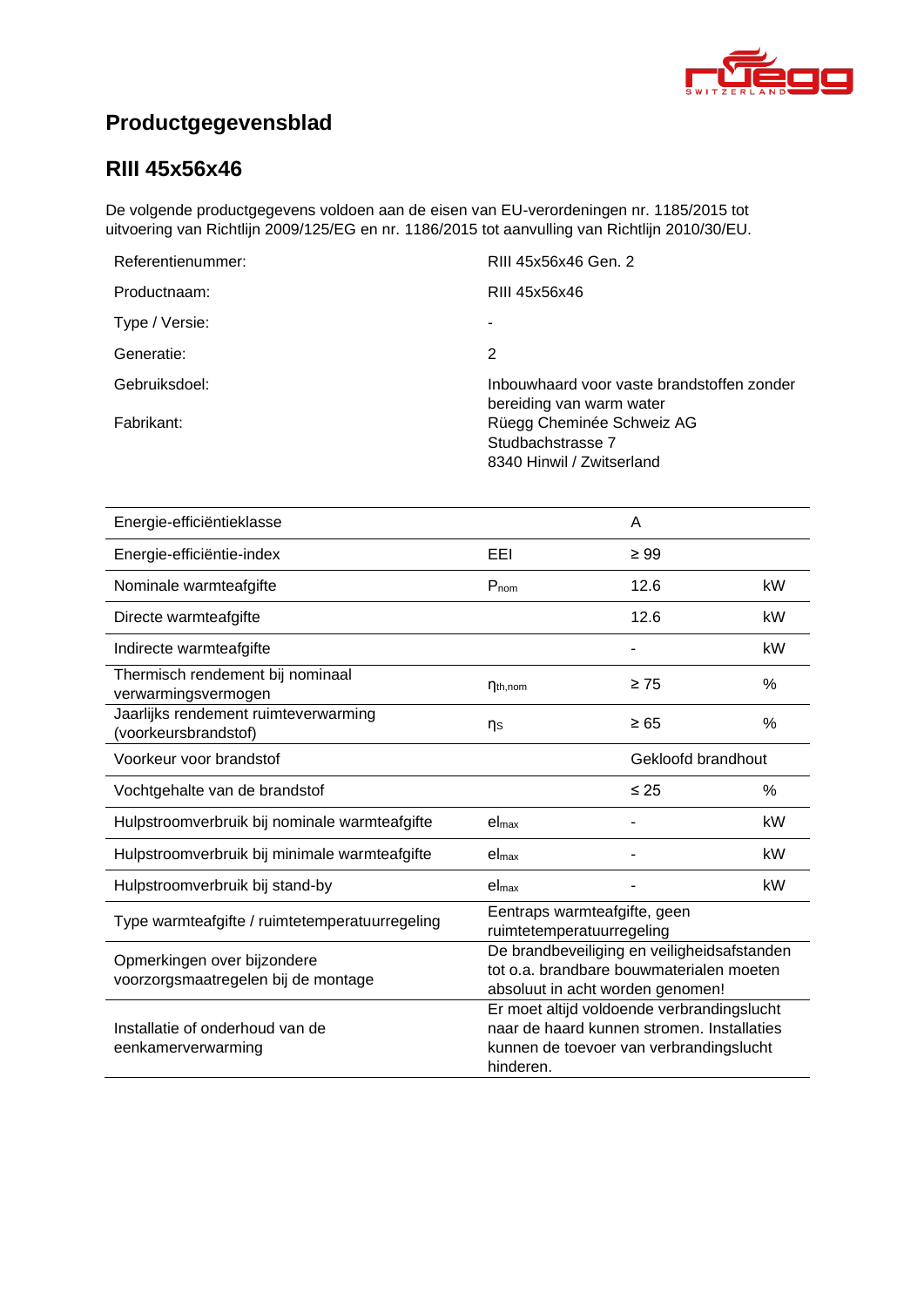

# **Scheda tecnica del prodotto**

## **RIII [45x56x46](#page-0-0)**

I seguenti dati del prodotto sono conformi ai requisiti dei regolamenti UE n. 1185/2015 che attuano la direttiva 2009/125/CE e n. 1186/2015 che integrano la direttiva 2010/30/UE.

| Numero di riferimento: | RIII 45x56x46 Gen. 2                                                                  |
|------------------------|---------------------------------------------------------------------------------------|
| Prodotto:              | RIII 45x56x46                                                                         |
| Tipo / Versione:       |                                                                                       |
| Genere:                | 2                                                                                     |
| Utilizzo:              | Focolare aperto e chiuso con alimentazione<br>manuale di combustibile minerale solido |
| Produttore:            | Rüegg Cheminée Schweiz AG<br>Studbachstrasse 7<br>8340 Hinwil / Svizzera              |

| Classe di efficienza energetica                                                 |                                                                                                                                                                              | A         |      |
|---------------------------------------------------------------------------------|------------------------------------------------------------------------------------------------------------------------------------------------------------------------------|-----------|------|
| Indice di efficienza energetica                                                 | EEL                                                                                                                                                                          | $\geq 99$ |      |
| Potenza termica nominale                                                        | Pnom                                                                                                                                                                         | 12.6      | kW   |
| Uscita di calore diretto                                                        |                                                                                                                                                                              | 12.6      | kW   |
| Potenza termica indiretta                                                       |                                                                                                                                                                              |           | kW   |
| Efficienza termica alla potenza termica nominale                                | $\eta_{th,nom}$                                                                                                                                                              | $\geq 75$ | %    |
| Efficienza annuale del riscaldamento degli ambienti<br>(combustibile preferito) | ηs                                                                                                                                                                           | $\geq 65$ | $\%$ |
| Carburante preferito                                                            | Legna in ciocchi                                                                                                                                                             |           |      |
| Contenuto di umidità del combustibile                                           |                                                                                                                                                                              | $\leq 25$ | $\%$ |
| Consumo di energia ausiliaria alla potenza termica<br>nominale                  | el <sub>max</sub>                                                                                                                                                            |           | kW   |
| Consumo di energia ausiliaria alla potenza termica<br>minima                    | el <sub>max</sub>                                                                                                                                                            |           | kW   |
| Consumo di energia ausiliaria in standby                                        | el <sub>max</sub>                                                                                                                                                            |           | kW   |
| Tipo di uscita di calore / controllo della temperatura<br>ambiente              | Uscita di calore a uno stadio, nessun<br>controllo della temperatura ambiente                                                                                                |           |      |
| Note sulle precauzioni speciali per il montaggio                                | La protezione antincendio e le distanze di<br>sicurezza dai materiali da costruzione<br>combustibili, tra l'altro, devono essere<br>rispettate a tutti i costi!              |           |      |
| Installazione o manutenzione del riscaldatore<br>singolo                        | Una quantità sufficiente di aria di<br>combustione deve sempre poter affluire al<br>camino. Le installazioni possono interferire<br>con la fornitura di aria di combustione. |           |      |